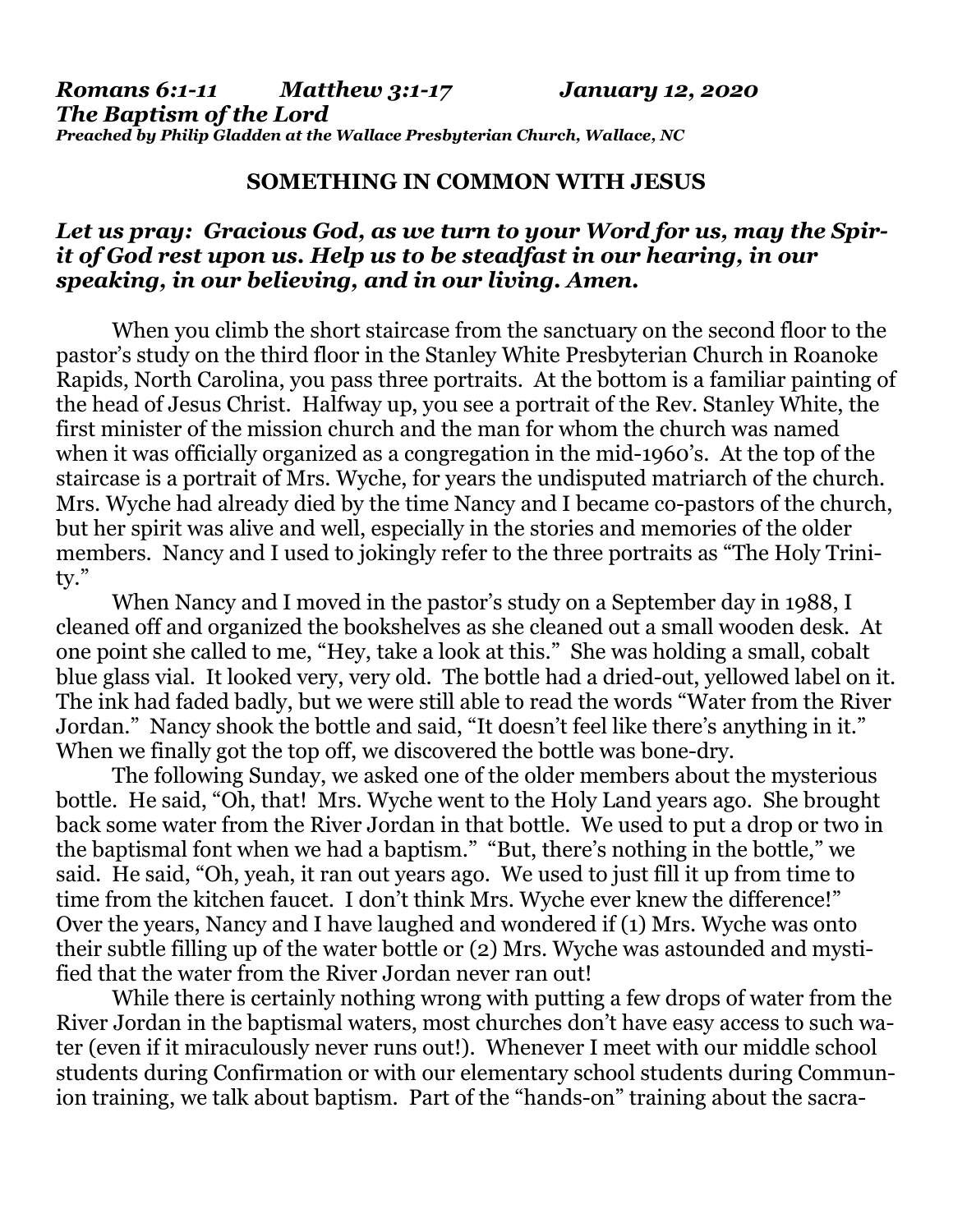ment of baptism is to let them discover where we keep the silver bowl we use when we baptize someone in our church.

Once they have found the silver bowl, I ask, "Where do you suppose the water for baptism comes from?" It usually doesn't take long for one of them to suggest "from the kitchen faucet?" That's right — the waters of baptism in the Wallace Presbyterian Church come from the Wallace Water Department, in accordance with the instruction in our "Directory for Worship" that says, "The water used for Baptism should be from a local source, and may be applied with the hand, by pouring, or through immersion." (*Book of Order*, W-3.0407)

Among the many meanings that are attached to this story about Jesus getting baptized, one stands out as being very meaningful and important for you and me. In his story, Matthew seems to indicate there were lots and lots of people milling around out there in the wilderness, near the Jordan River where John was preaching and baptizing. Imagine, if you will, Jesus being just one of the crowd that day, listening to John, patiently waiting in line for his turn to walk into the Jordan and get baptized by John.

Notice that John didn't call any of his disciples over and say, "This next guy in line is special. Go over to the shore and get one of those jugs of special baptism water." John obviously recognized Jesus, not only in appearance but in his person, because, at first he was reluctant to baptize Jesus. But Jesus cut off John's protest and said, "It's the right thing to do. Let's get on with it." Then Jesus went into the waters of baptism — the same waters that everyone else there that day would be baptized with — Pharisees and Sadducees, residents of Jerusalem and Judea and the region along the Jordan. Jesus was one of the crowd that, according to the gospel of Luke, included tax collectors and soldiers listening to John's preaching and, apparently, waiting to be baptized.

In other words, that day in the Jordan River, Jesus identified with the common people. And, if he identified with the common people back then, surely he identifies with us common people still today. Think about that for a minute — we don't often think about what we have in common with Jesus. Usually we talk about Jesus and God in other-worldly terms. We define who God and Jesus *are* by talking about what we *are not* — omnipotent, omniscient, omnipresent, all loving, etc., etc. But the mystery of Christmas which we just got through celebrating is that God sent his one and only begotten Son to be like us, so we could be like him.

During my years of ministry, I have baptized many people, ranging in age from newborn babies to full-grown adults. Not once have the heavens opened and a dove descended on the person who was being baptized. Nor have I ever heard a heavenly voice call down, "This is my son/daughter, the beloved, with whom I am well pleased." So, how can we say that Jesus' baptism and our own baptisms have anything in common?

Well, we can be glad that Jesus wasn't swayed by John's protest, "I need to be baptized by you, and do you come to me?" For Jesus' baptism is the foundation for our Christian lives and every commitment we make to God. Consider the powerful images and language used in the Bible and in our understanding of baptism: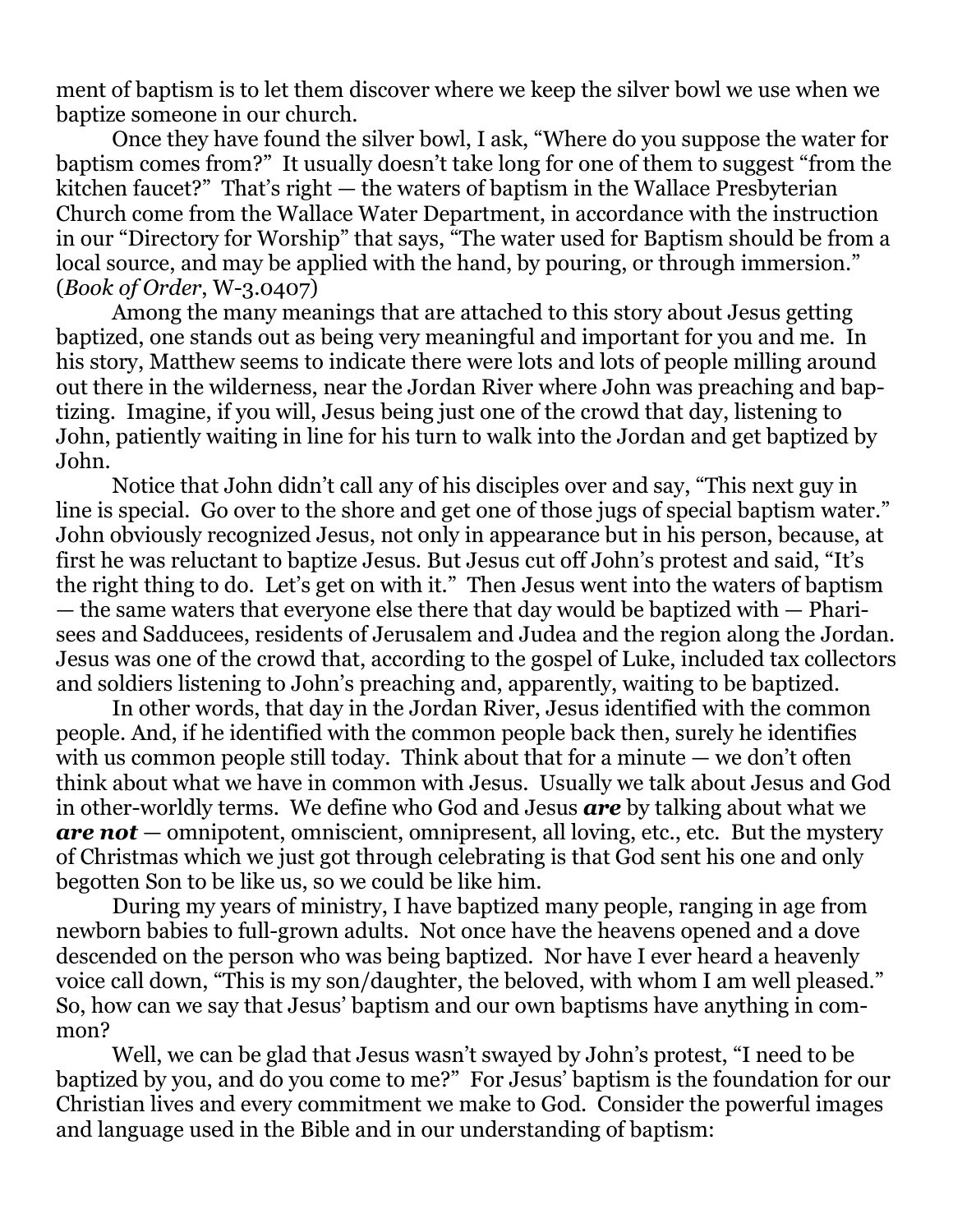- \* we are set free from sin
- \* we are marked as Christ's own
- \* we are sealed by the Holy Spirit
- \* we are set apart for a life of service
- \* we are dead to sin and alive to God in Christ Jesus
- \* we are pardoned, cleansed, and renewed
- \* we are incorporated into the body of Christ
- \* we are called to repentance, faithfulness, and discipleship

As one writer has put it, "Baptism is a dynamic, present tense activity, not a quaint ritual or ceremony."1 We may not actually hear a heavenly voice echoing through this sanctuary when someone is baptized, but God's voice speaks to us through Jesus' baptism, our own baptism, and whenever we witness a baptism. When I put the common water on the baby's head or the teenager's head or the adult's head, I call the person by two names — the name given to him or her by earthly parents and the name bestowed through God's grace in Jesus Christ, the name "child of the covenant."

I get a chill when I say the ancient words of baptism — "Child of the covenant, I baptize you in the name of the Father, and of the Son, and of the Holy Spirit." Then I follow up those words with this promise and commission, no matter how old the person is: "Child of the covenant, in baptism, you are sealed by the Holy Spirit, marked as God's own forever, and called to follow Christ in mission."

It has been said that "baptism matters because it tells us *who* we are by reminding us **whose** we are: God's beloved child."<sup>2</sup> I would add that baptism also tells us *what* we are to do. When Jesus was baptized in the River Jordan, his public ministry was getting ready to begin. He was commissioned to the job God called him and sent him to do. In that sense, we have a lot in common with Jesus when it comes to baptism. If we take our baptisms seriously throughout life as "a dynamic, present tense activity, not a quaint ritual or ceremony," it can make all the difference in the world. As the apostle Paul says, "Do you not know that all of us who have been baptized into Christ Jesus have been baptized into his death? Therefore we have been buried with him by baptism into death, so that, just as Christ was raised from the dead by the glory of the Father, so we too might walk in newness of life. So you also must consider yourselves dead to sin and alive to God in Christ Jesus." (Romans 6:3-4, 11)

What else do we have in common with Jesus when it comes to baptism? Think again about Jesus waiting in line by the banks of the Jordan River. Think about his obedience to the will of God by being baptized. Think about the life of ministry and service he embarked upon when he came up out of the waters of baptism. As one source says, "In his own baptism, Jesus identified himself with sinners — yet God claimed him as a beloved Son, and sent the Holy Spirit to anoint him for service." When Jesus sent his disciples out to baptize and teach, "the disciples were empowered by the outpouring of the Spirit to continue Jesus' mission and ministry, inviting others to join this new way of life in Christ."

Now think about your own baptism, even if you can't remember it because you were just a baby in a minister's arms many years ago. What we have in common with